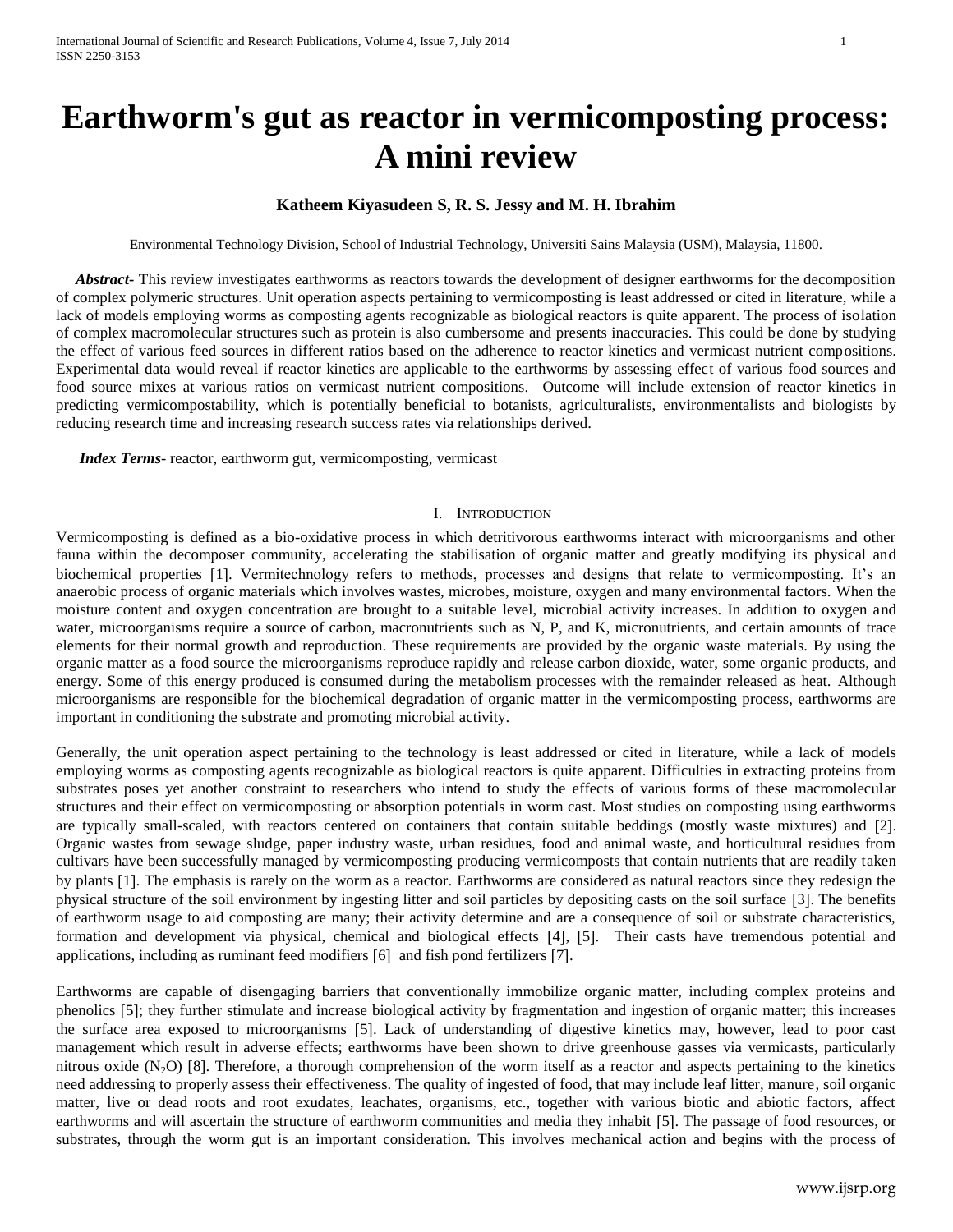.

ingestion at the anterior end, followed by its conveyance via the worm gut right on to the posterior end. The process consummates with egestion of worm-casts, and involves the secretion of various enzymes and mucus within the worm gut and the decomposition and digestion of ingested substrates either directly or with the aid of either resident or ingested microorganisms, [9], [10], [5].

#### II. CHEMICAL REACTORS AND ITS TYPES

Chemical reactors, which are the containers in which chemical reactions occur, are chiefly characterized by (a) the time variation of the reactant input and (b) the mixing pattern of reactants within the reactor. Based on the time variation of the reactant input, reactors can be classified as batch, semi-batch or continuous-flow types. Continuous-Flow Reactors can further be classified into Continuous Stirred-Tank Reactors and Plug-flow Reactors based on the mixing pattern of the reactants within the reactor [11]. In a Batch reactor, reactants are processed in batches and the contents are perfectly mixed. The concentration of any reactant is spatially uniform but changes with time. This process produces high conversions (digestibilities) if the reactant is left in the reactor for long periods of time. But, because the production' process is discontinuous and an idle period exists between each batch processing, the overall efficiency is low. In Continuous-Stirred Tank Reactor (CSTR), reactants are continuously introduced and the products and unreacted reactants continuously removed. The contents are perfectly mixed. The concentration of any reactant does not vary either in space or time. Conversion rate is the lowest among the flow reactors. But, in a Plug-fIow Reactor (PFR), the reactants are continuously introduced and the products and unreacted reactants continuously removed. There is no mixing of the contents in the axial direction through the reactor. The concentration of any reactant changes in both space and time. Conversion rate is the highest among all the flow reactors.

## III. MODELLING ANIMAL GUT AS REACTOR

Chemical reactor models of the digestive system and its components have provided an important framework to quantitatively study physiological processes involved in food processing. Penry and Jumars [12] have presented elaborate reaction kinetics, mass balance and rate equations by assuming animal guts to be either one of three reactor types; batch reactor, PFR or continuous-flow stirred-tank reactor (CFSTR). Accordingly, the gut should function as a plug-flow reactor when dealing solely with regular digestion kinetics catalyzed by enzymes secreted by the animal. Microorganism mediated fermentation or decomposition in animals, coupled with reasonably short throughput time indicate a CSTR/PFR series in gut behaviour. Later researches [13] indicated that tubular guts are morphological expressions of plug flow, and are common among deposit feeders, allowing relatively rapid ingestion rates and short throughput times. Reactor design models can be successfully employed to model the guts of variety of animals. According to Horn & Messer [13], Stomach of an animal can be predicted as a batch or CSTR, the intestine as a PFR and hindgut caecum as a CSTR. Tubular guts predominate among multicellular animals and the flow of digesta through tubular guts can be described quite reasonable by the PFR model. Gut reactor models are more successful than compartmental models in describing the flow patterns of digesta. In modelling an animal gut as reactor, Gut architecture, gut capacity, intake level, diet composition, digesta passage rate and digestion rate (Operating variables) are all the factors affecting digestibility of materials [14]. Throughput time is the ratio of gut volume to volumetric throughput rate, conversion increases as gut volume increases relative to throughput time or as throughput time decreases relative to gut volume. Throughput rates are smaller in foregut fermenters (CSTR-PFR) than in hindgut fermenters (PFR-CSTR) of similar size. Large body size, longest throughput times and highest conversion efficiencies, foregut fermentation may be accomplished efficiently by PFR.

Digestion begins when the food is consumed. Carbohydrates, fats, and protein are broken down in parts of the gut into simpler compounds like sugars, alcohols and fatty acids, and amino acids. These can then be absorbed (or assimilated) across the gut wall into the animal's circulatory system where they are distributed to the organism's energy budget to carry out basic organism activities: maintenance and respiration, reproduction, growth or production, and storage. In most of the organisms, Carbon (C), Phosphorous (P) and Nitrogen (N) are the vital nutrients which affect growth, metabolism and the maintenance of homeostasis. These nutrients represents as an index of food quality. An elemental approach can also complement an experimental program where basic chemical elements (C, N, and P) of the food, the organism, and the egesta can be measured. J.D. Logan *et al* [15] showed how modulation works in three nutrient (C, N and P) systems and developed a model that controls consumer homeostasis through dynamic differential assimilation. A static, two nutrient (C and P) case was studied by Sterner R.W [16] and Frost et al [17]. Woods H.A and Kingsolver J.G 18 developed a chemical reactor model of the caterpillar midgut, and used the model as a framework for generating hypotheses about the relationship between feeding responses to variable protein and the physical and biochemical events in the midgut and body. Application of such ideas to digestion processes in simple organism provides a quantitative framework for addressing many complex questions about digestion processes in both vertebrates and invertebrates up and down the complexity scale [19].

#### IV. EARTHWORM'S GUT

The activity of the earthworm gut is like miniature composting tube that mixes, conditions and inoculates the residues. Moisture, pH, enzymes and microbial populations in the gut are favorably maintained for a synergistic relationship, and then a terrific by-product.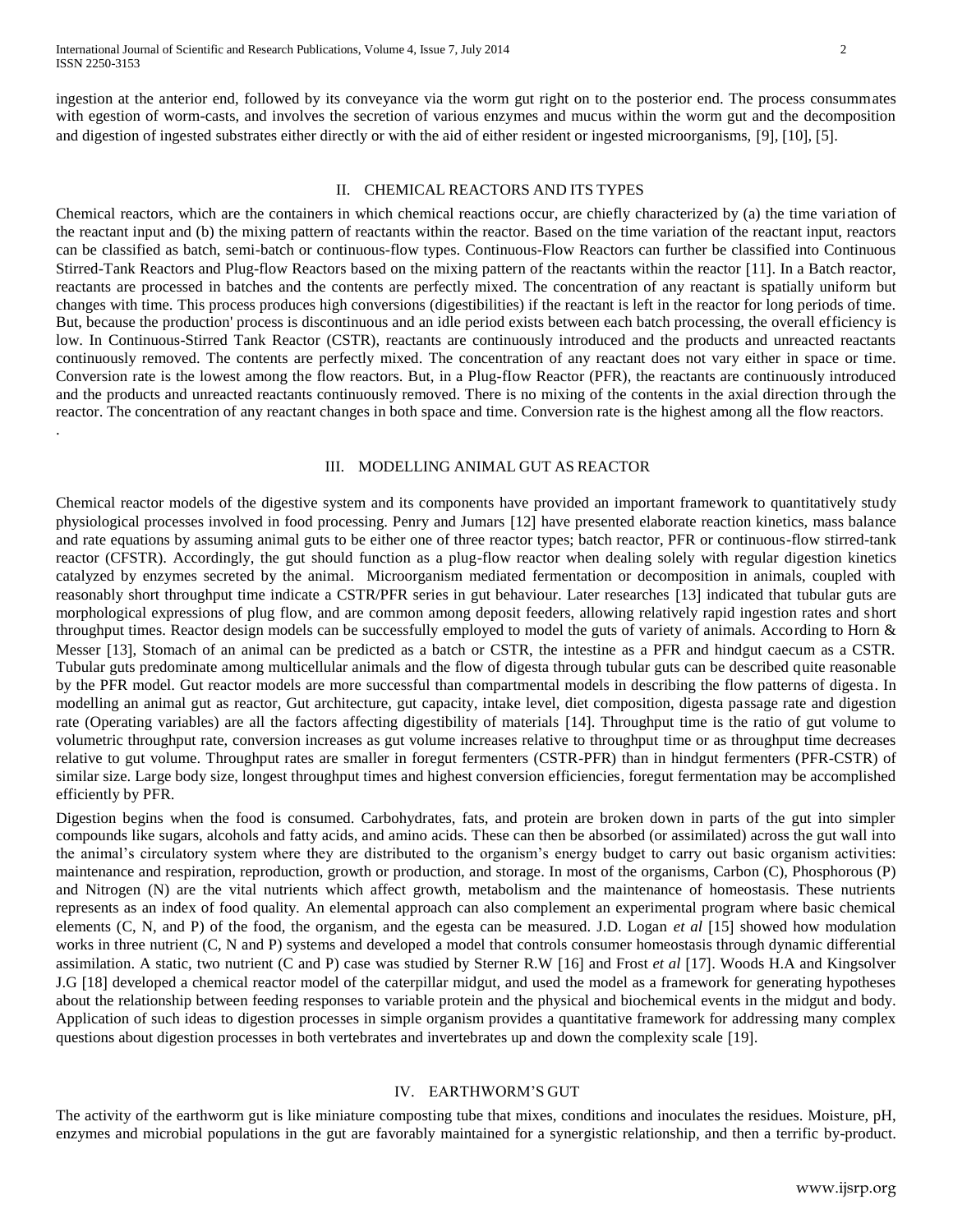When the organic materials pass through the earthworm gut, the resulting vermicast is rich in microbial activity, plant growth regulators and pest repellents [20]. Earthworm's gut is an effective tubular reactor, which maintains a suitable temperature through novel temperature regulatory mechanisms, thus accelerating the rates of the bioprocesses and preventing enzyme inactivation caused by high temperatures [21].

According to Edwards & Bohlen [22], the earthworm gut is a straight tube which extends from mouth to anus. The food enters through the mouth and gets sucked in by pharynx. Food particle moves to crop which acts as temporary storage and is mixed together. After leaving crop, partially mixed food particles enter gizzard where the actual digestive process begins. The powerful muscles of the gizzard churn and mix the mass of food and dirt. The mixture is reduced to a thick paste once the churning and mixture is complete. Glands in the walls of the gizzard add enzymes, which aid in the chemical breakdown of the organic material. The mixture is then sent to the intestine. The intestine has friendly bacteria that act on the food mixture. While the mixture is being eaten it releases various vitamins, minerals, carbohydrates, and proteins from the organic matter; this supply everything the worm needs in order to absorb it into its body. Most of the worm's body length is intestine. It is lined with thousands of finger-like projections that are filled with small blood vessels. The blood vessels help to absorb the liquefied food. Finally at the end of the intestine, the soil particles and undigested organic matter pass out of the worm's body through the anus. The waste is deposited in a form called a worm cast. The worm cast is mostly just ground up soil. By the time it comes out of the worm it has become enriched, acid neutralized, and revitalized.

## V. EARTHWORM'S GUT ENZYMES

According to Lakshmi & Indira [21], Earthworms are physically aerators, crushers and mixers; chemically degraders and biologically stimulators in decomposer system. These worms have in-house supply of enzymes such as amylase, cellulose, nitrate reductase, acid and alkaline phospatases. These enzymes degrade the complex biomolecules into simple compounds and responsible for the decomposition and humification of organic matter. These enzymes are active at a very narrow pH range and efficiently maintain the highly non-linear pH parameters. Amylase, cellulose, acid phosphatase, alkaline phosphatase and nitrate reductase were secreted in the gut of the earthworms due to the increased presence of microorganisms in it.

Cellulase activity is maximal in the posterior region of the gut of the worms supports the view that microorganisms present in the fore and mid gut might be helping in the partial digestion and processing of the complex plant remains which contains cellulose, xylan, manna, pectin etc [23]. Earthworm produces an enormous amount of intestinal mucus composed of gluco-proteins and small glucosidic and proteic molecules [20]. Naturally occurring plant-remains ingested by worms are very complex, consisting of starch, cellulose, xylan, galactine and protein substances. These complex organic molecules are digested through a mutualistic earthworm microfloradigestion system. Amylase, cellulose, xylanase, endoglucanase, cellobiase, acid phosphatase, alkaline phosphatase and nitrate reductase produced by jointly earthworms and gut microflora are supposed to play a central role in the process of digestion and humification of soil organic matter [21]. The intestine of earthworm contains microorganisms and gut enzymes. Similar to the occurrence of greater number of microbes in the gut of earthworms, the cast also contains more microoraganisms 24.

#### VI. EARTHWORM'S GUT MICROFLORA

Enzymes are produced jointly by worms and gut microflora plays a central role in the process of digestion and humification of soil organic matter. The gut of earthworm is continuously exposed to numerous microorganisms ingested from the external environment [25]. The biochemical decomposition of organic matter is primarily accomplished by the microbes; however, earthworms are crucial drivers of the process by fragmenting and conditioning the substrate, and by increasing the surface area of organic matter available for microbial attack after comminution [26]. Essentially epigeic earthworms directly affect the decomposition of organic matter through gut-associated processes, via the effects of ingestion, digestion and casting [27], [28].

According to Sruthy *et al* [24], the gut of the earthworm constitutes a unique microenvironment in soils. Microoraganisms constitute an important diet (Microbvorous). Qualitative and quantitative surveys of microbial flora of various earthworms are still warranted. It was observed that there are variations in the population of microorganisms in the foregut, midgut and hindgut of earthworm. The variation in the microbial populations in the earthworm gut may be because of their nutritional needs and digesting ability of the earthworms. The selective digestion of microbes in the gut influences the type of nutrients that are available for subsequent assimilation by both the earthworm and members of the gut microflora. The survival of microbes in the earthworn gut depends on their capacity to resist to digestive enzymes of microbial or earthworm origins, intestinal mucus, calcium carbonate or to bacteriostatic and microbial substances. The predominant microorganisms found in the foregut, midgut and hindgut were bacteria, actinomycetes and fungi. The bacteria in the foregut helps to digest the food particles, actinomycetes in the midgut helps to destroy the pathogens by antagonistic activity, and the fungi help to bind the waste particles as castings in the hindgut. The microbes entering the worm guts consume mucus, which mainly increase their activity, which in turn enables them to contribute enzymes to the digestive processes of the earthworms. These enzymes come with the ejected materials of earthworms. The increase in the counts of bacteria and yeasts along the gut of earthworm is due to increase in availability of nutrients in the gut [20]. An increasing appreciation of the synergistic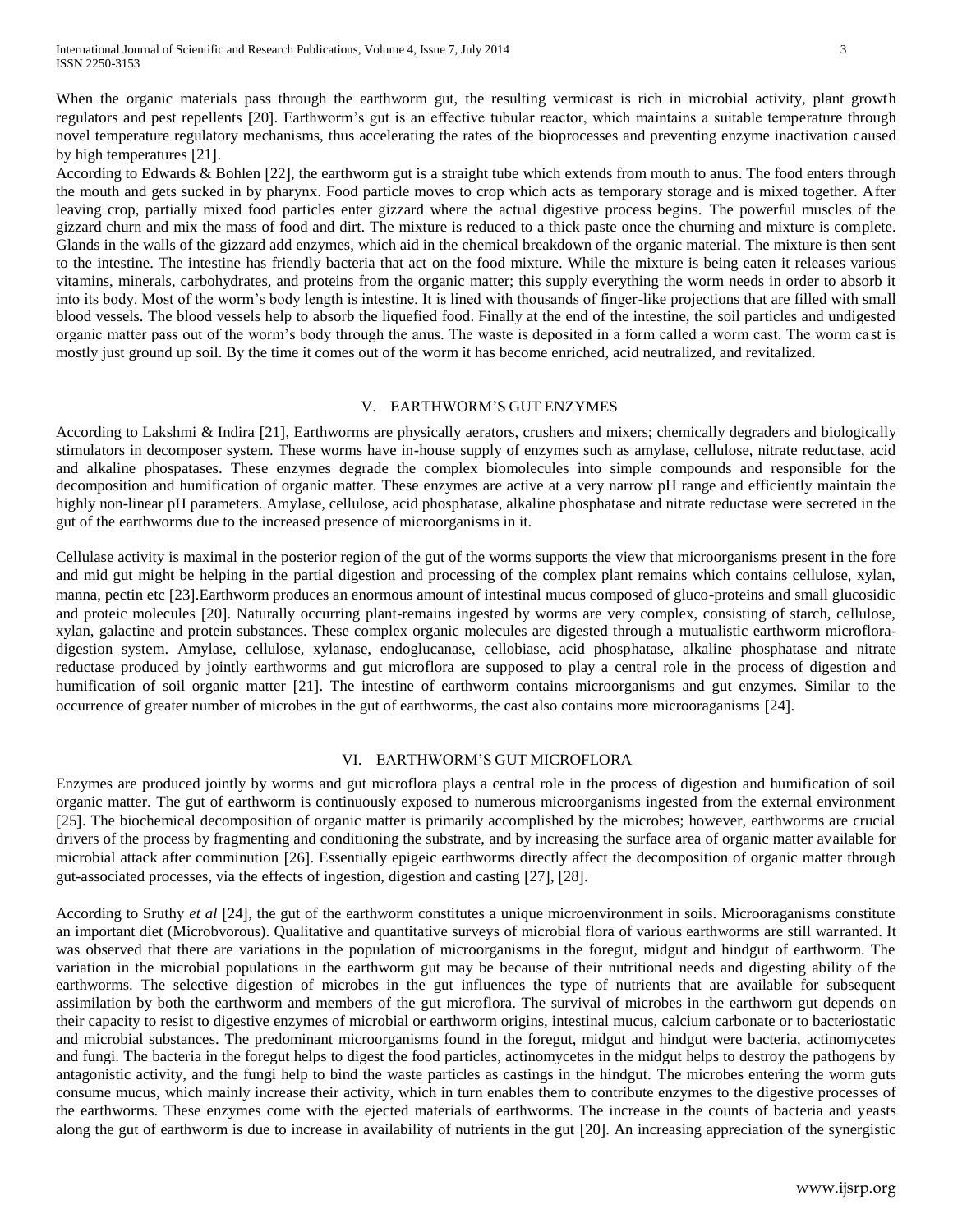interactions between earthworm and microorganisms is observed [29]. Despite of the studies so far, the real existence of symbionts in the earthworm gut is still controversial [30]. However some other studies show some evidence of earthworm gut symbionts. It was found that some microorganisms in the earthworm intestine that are absent in the surrounding soil and important changes in the fatty acid concentration and composition in the gut of earthworm, *L. terrestris*.

## VII. EARTHWORM'S GUT AS REACTOR

In treating the worm (tubular gut) as a reactor, various aspects require consideration, such as the rate of reactant passage via the worm gut, which invariably determines the type of reactor kinetics involved. Enzymatic kinetics need to be considered as well; this would enable the chance of determining the effectiveness of employing nitrogen content as a viable substitute for protein content, while relationship constants can be used to ascertain cast stability. Digestion in earthworm guts occur via metabolic pathways that involve enzymatic conversions of complex carbohydrates and proteins to intermediate products such as peptides, free amino acids and monosaccharide sugars [31]. Michaelis-Menten kinetics deal with the catalytic action of enzymes on substrates, with the assumptions that there is the formation of an enzyme-substrate complex, the complex attains rapid equilibrium with free enzyme and that the breakdown of the complex into products is the rate determining step [32]. The general scheme for the enzyme catalyzed reaction under steady state conditions results in the dual nature of the kinetic equation, i.e., the reaction rate exhibits both zeroth and first order dependence towards S. A plot of the initial reaction velocity against the concentration of S gives the characteristic rectangular hyperbola, with the maximum velocity asymptotically ascertained from the plateau range of the curve; the Lineweaver-Burk method plots reciprocals of the said variables [33]. For purposes of accuracy, linear transformations of the equation require to be tested as the velocity is subject to experimental error, although the substrate concentration can be controlled by the investigator [34].

## **CONCLUSION**

Several researchers model animal guts as reactors, although not many discuss earthworms specifically [12], [13], [35]. To date, most studies dealing with the role of the earthworm species in waste management have focussed on the changes before and after vermicomposting [28], [36], [37], rather than those occur throughout the process. There is as yet research that correlates the earthworm gut to concepts of a Plug Flow Reactor (PFR). That is to say, we're not sure if fluids are completely mixed in any given cross section throughout the gut length, while contiguous cross sections or unit volumes do not exchange mass with each other in a worm, as with in PFR's. Research on various worm feed sources include biosolids [38], fruit and vegetable waste [39], newspaper and cafeteria waste [40], as well as dung [41] have not cited the effects of feed types on worm digestion kinetics or vermicast nutrient compositions. There is lack of research on the effects of various feed source mixes on the vermicast nutrient compositions as well.

#### ACKNOWLEDGMENT

The author acknowledges Universiti Sains Malaysia (USM) Grant (RUI Grant no: 1001/PTEKIND/811254) for funding and providing research facilities.

| Year  | <b>Researchers</b>     | <b>Animals</b>                                                                                                                                                 |
|-------|------------------------|----------------------------------------------------------------------------------------------------------------------------------------------------------------|
| 19867 | Penry & Jumars         | Deposit feeders. (e.g., Polychaete annelids).<br>Mammalian foregut fermenters. (e.g., Kangaroos, cows, sheep).<br>Hindgut fermenters. (e.g., Horses. rabbits). |
| 1988  | Carlson & Alice        | Deposit feeders. (e.g., Vampire bat, Sea anemone, Starfish)<br>Foregut fermenters. (e.g., Hippopotamus)<br>Hindgut fermenters. (e.g., Koala bear, Manatee)     |
| 1989  | Hume I.D               | Mammalian Herbivores.                                                                                                                                          |
| 1990  | Martinez del Rio et al | Nectar and fruit eating birds.                                                                                                                                 |
| 1992  | Horn & Messer          | Marine herbivorous fishes.                                                                                                                                     |
| 1993  | Yuelong yang           | Insect herbivore, Grasshopper.                                                                                                                                 |

Table 1: Recent works considering animal guts as reactors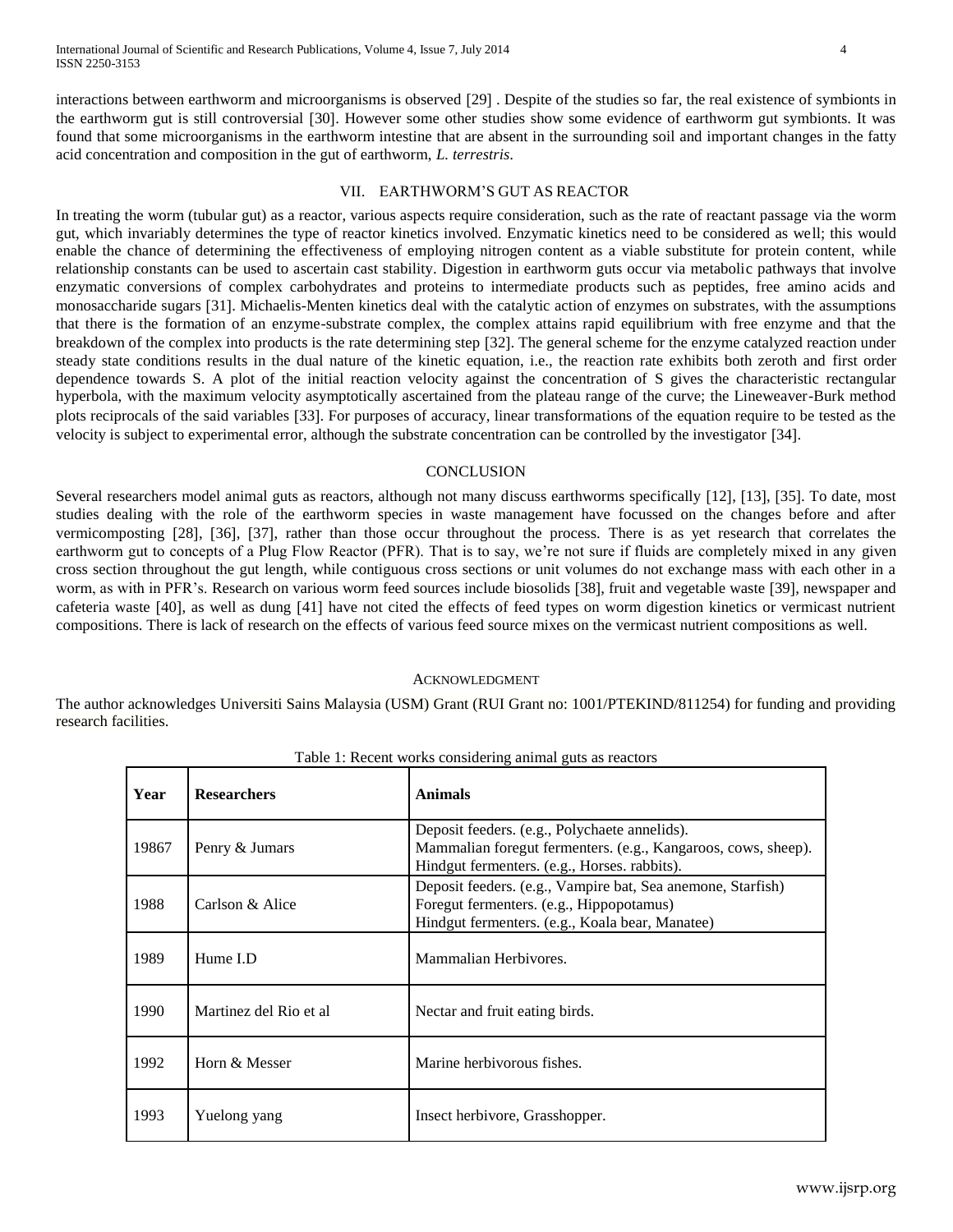| 1996 | Simpson & Raubenheimer      | Locust, Caterpillar.                                                                                                                                                              |
|------|-----------------------------|-----------------------------------------------------------------------------------------------------------------------------------------------------------------------------------|
| 1999 | Woods H.A & J.G. Kingsolver | Caterpillars                                                                                                                                                                      |
| 2002 | Hume LD                     | Mammalian carnivores. (e.g., Dogs, Cats)<br>Mammalian omnivore. (e.g., Rats)<br>Mammalian foregut fermenters. (e.g., Sheep, Kangaroo)<br>Hindgut fermenters. (e.g., Pony, Rabbit) |
| 2005 | Wolesensky & David Logan    | Herbivore consumers, Grasshoppers.                                                                                                                                                |
| 2010 | Rodney Van Bentum et al     | Passage of food through animal stomach.                                                                                                                                           |

Source: [11], [12], [13], [19], [42], [43], [44], [45], [46], [47].



Fig 1: Graphical design equation for PFR and CSTR Source: [42]

#### **REFERENCES**

- [1] Domínguez, J., (2004) State of the art and new perspectives on vermicomposting research. In: Edwards, C.A. (ed.): Earthworm Ecology, pp. 401–424.
- [2] Suthar S. (2010) Pilot-scale vermireactors for sewage sludge stabilization and metal remediation process: Comparison with small-scale vermireactors. Ecological Engineering 36:703-712.
- [3] Ansari (2011), Worm powered environmental biotechnology in organic waste management. *Int. J. Soil Sci..* 25-30.
- [4] Turgay O.C., Kizilkaya R., Karaca A., Cetin S.C. (2011) Detoxification of heavy metals using earthworms. Soil Biology 30:407-421.
- [5] Lavelle P. (1988) Earthworm activities and the soil system. Biolo. Fertil. Soils 6:237-251.
- [6] Nasiru, A., Jessy, R.S., Ibrahim, M.H. (2012) Effect of Nutrients Digestibility on Vermicomposting of Ruminant Manure: A Review. UMT 11th International Annual Symposium on Sustainability Science and Management. 215-221.
- [7] Resdi R., Jessy, R.S., Ibrahim, M.H. (2012) Use of Vermicast Derived from Cow Dung and Goat Manure as Fish Pond Fertilizer-Effect on Water Quality. UMT 11th International Annual Symposium on Sustainability Science and Management. 32-36.
- [8] Majeed M.Z., Miambi E., Barois i., Blanchart E., A Brauman (2013) Emission of nitrous oxide from casts of tropical earthworms belonging to different ecological categories. Pedobiologia 56:49-58.
- [9] Li K., Li P., Li H. (2010) Earthworms helping economy, improving ecology and protecting health. Int. Journal of Global Environmental Issues 10:3-4.
- [10] Sinha R.K. (2009) Earthworms: the miracle of nature (Charles Darwin's 'unheralded soldiers of mankind and farmer's friends'). Environmentalist 29:339-340.
- [11] Yuelong Yang, "The insect herbivore gut as a series of chemical reactors: Mathematical modeling and empirical evaluation" (January 1, 1993). *ETD collection for University of Nebraska-Lincoln.* PaperAAI9331436b.
- [12] Penry D.L., Jumars P.A. (1987) Modelling animal guts as chemical reactors. The American Naturalist 129(1):69-96.
- [13] Horn M.H. and Messer K.S. Fish Guts as chemical reactors: a model of the alimentary canals of marine herbivorous fishes. Marine Biology 113:527-535.
- [14] Parra, R., (1978), Comparison of foregut and hindgut fermentation in herbivores, Pages 205-229 in G. G. Montgomery, ed, The ecology of arboreal folivores, Smithsonian Institution Press, Washington, D.C.
- [15] Logan *et al* (2004), Chemical reactor models of optimal digestion efficiency with constant foraging costs, *Ecological Modelling* 168, 25-38.
- [16] Sterner, R. W. (1997) Modelling interactions of food quality and quantity in homeostatic consumers, Freshwater Biology 38, 473–481).
- [17] Frost, P. C. & Elser, J. J. (2002) Growth responses of littoral mayflies to the phosphorus content of their food, Ecology Letters 5, 232–240.
- [18] Woods, H.A., J.G.Kingsolver (1999), Feeding Rate and the Structure of Protein Digestion and Absorption in Lepidopteran Midguts, Archives of Insect Biochemistry and Physiology 42:74–87.